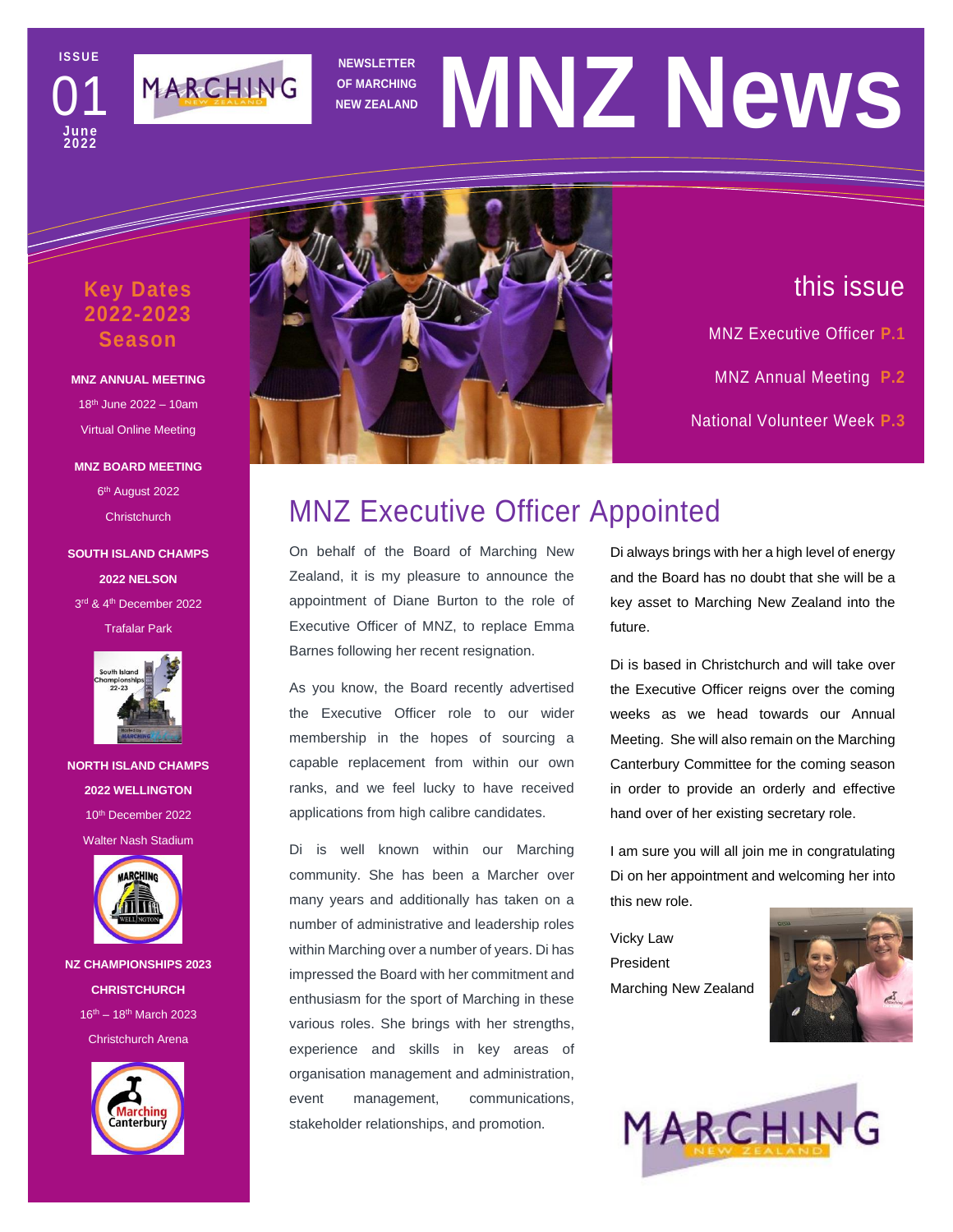## **FAREWELL & THANK YOU!!**

It is with sadness that the Board recently received the resignation from Emma Barnes in her role as CEO.

The Board thanks Emma for her service to the Sport in the position over the last season. Emma gave a great amount of enthusiasm to the role in her time in the position.

We wish her all the best with her future endeavours.



Marching New Zealand is grateful to Sport New Zealand for their continued investment in our sport.







Marching NZ 77th Annual Meeting 18<sup>th</sup> June 2022

## Commencing at 10am

The  $77<sup>th</sup>$  Annual Meeting of Marching New Zealand is to be held online, on Saturday the 18<sup>th</sup> June commencing at 10am. The Annual Meeting paperwork has been sent out to all meeting attendees, and Association Secretaries for distribution to their members. The meeting is due to be completed by 4pm at the latest. We have NO remits to change the Constitution. FIVE Items for General Business. ONE Nomination for Board Member. We're looking forward to seeing all attendees online in a few weeks time.









#### **SPORT NEW ZEALAND - It's time to Push Play again!**

Physical activity levels dropped significantly in lockdown and for some people, getting back to it has been hard. Overall, New Zealanders are still less active and motivated than before the pandemic.

With life settling into a new kind of normal – we need to get moving again, literally. That's right, Push Play is a movement movement – designed to encourage and inspire Kiwis to get moving. Why? Because it's important for our physical and mental health, and also because it's fun!

Be it walking the dog, getting back to club, doing an online fitness class, or participating in a cultural dance group, how we Push Play can happen in many ways.

The campaign brings the Push Play message to life with kids taking on the role of 'coach' in their family, encouraging and inspiring their loved one to get out and get active.

There's a well-documented link between physical activity and a broad range of well-being measures. By encouraging all of Aotearoa to [Push Play –](https://sportnz.org.nz/pushplay/push-play-aotearoa/) Again, we hope to improve the lives of thousands of New Zealanders.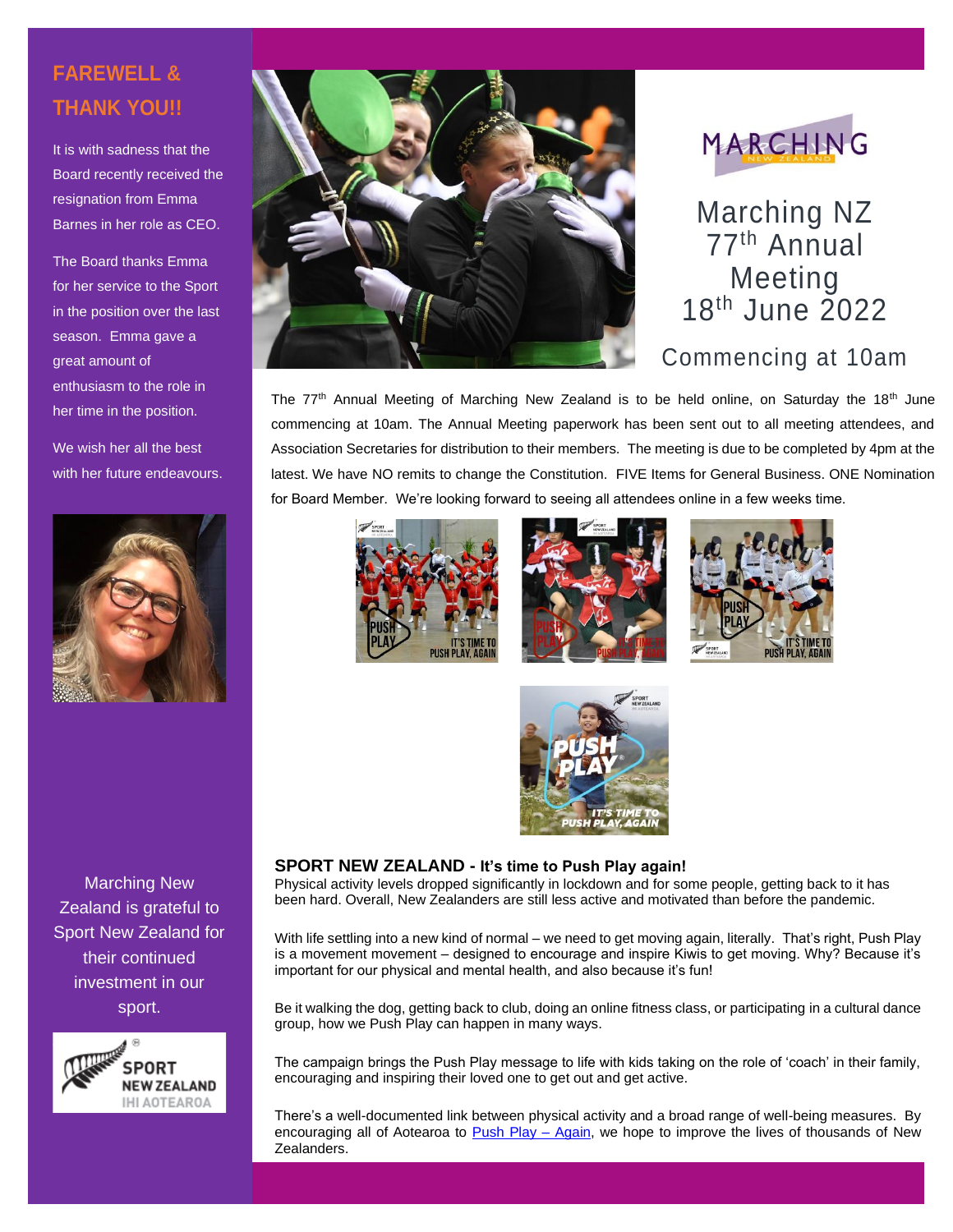



# National Volunteer Week 19<sup>th</sup>–25<sup>th</sup> June

It's NZ Volunteer Week coming up on the  $19<sup>th</sup>$  to the  $25<sup>th</sup>$  June, Make sure you take the time to acknowledge all your amazing and hardworking volunteers.

**'A truly great VOLUNTEER is hard to find, DIFFICULT to part with, and IMPOSSIBLE to FORGET!'**





National Volunteer Week Te Wiki Tūao ā-Motu honours the collective energies and mana of all volunteers in Aotearoa. They grow our people, open minds, opens hearts and create joy. Feel free to share stories of your treasured volunteers, and help reshape mahi aroha for the future.



**'VOLUNTEERS are not paid because they are worthless, but because they are PRICELESS!'**

## MNZ Board Appointments

**Technical Manager** Barbara Newman **Director of Judging** Kaylene Mokotupu **Director of Coaching** Jodie McLuskie **Director of Finance** Craig Rhodes **Judging Acreditor** Sue Stenning **Trophy Custodian** Sherryn Wells **Social Media Co ordinator** Jaen Bosch **Publications & Merchandise** Diane Burton

## **CONGRATULATIONS**

At the recent Board Meeting the following appointments were made (Effective 1st July)

Marching New Zealand would like to thank these volunteers for their commitment to these roles, and wish them all the best for the coming season.

# KEEP AN EYE ON IT

### Covid-19 Traffic Light - Orange

The Government announced on the 24<sup>th</sup> May, that the country will remain in the Orange Traffic Light Setting, for the Winter months.

Let's hope that this will be reviewed again prior to the commencement of the competition season. With no further changes to the Orange setting, the season ahead should be undisturbed and to run smoothly.



only those needed to slow the spread of COVID-19 and ensure pressure on the health system and other essential services remains manageable.

**Long Weekend Queen's Birthday 6th June Platinum Jubilee Celebrations**